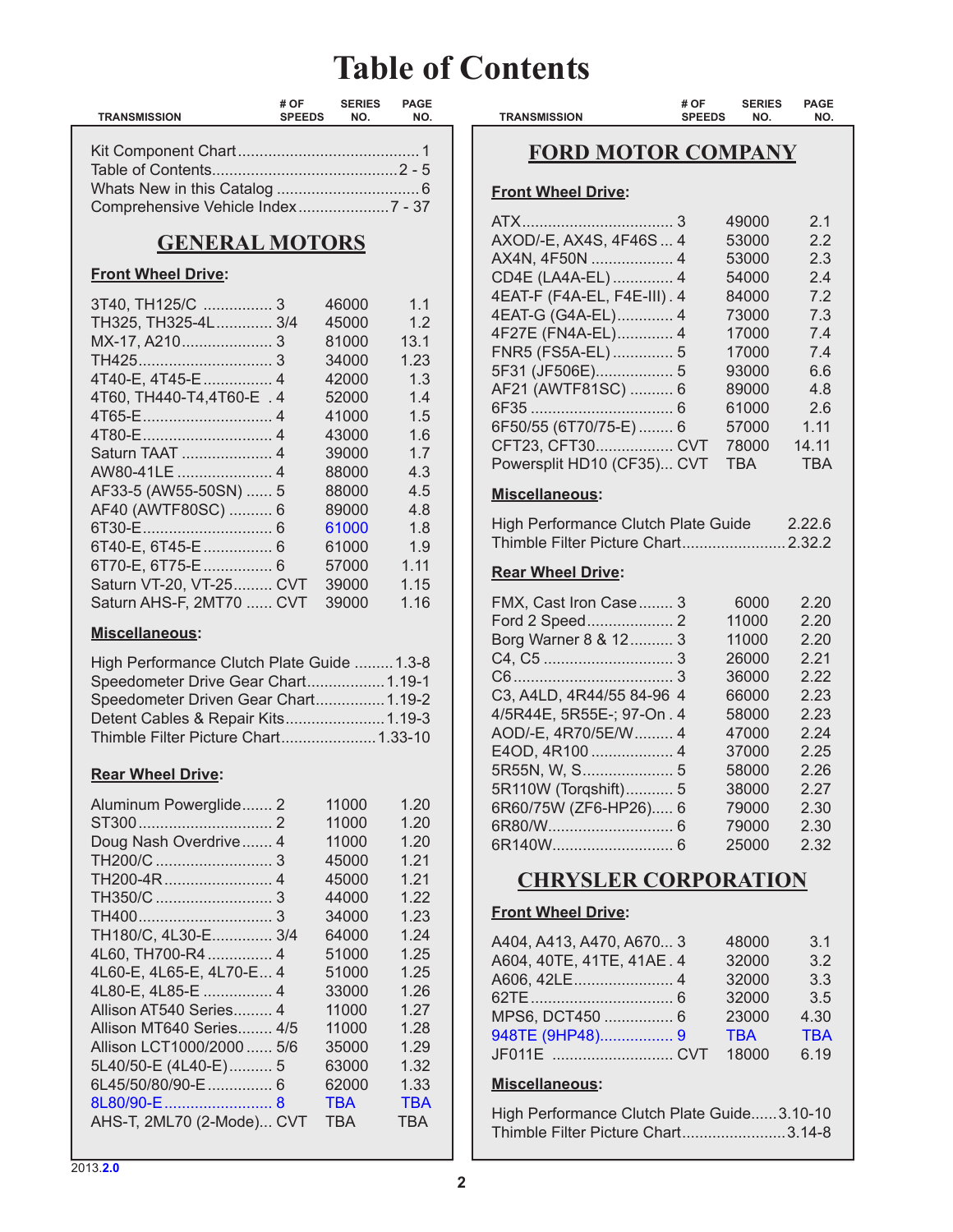| TRANSMISSION                                                                                                                                                                                                                                                                                                                                                                                                            | # OF<br><b>SPEEDS</b> | <b>SERIES</b><br>NO.                                                                                                        | PAGE<br>NO.                                                                                                 |
|-------------------------------------------------------------------------------------------------------------------------------------------------------------------------------------------------------------------------------------------------------------------------------------------------------------------------------------------------------------------------------------------------------------------------|-----------------------|-----------------------------------------------------------------------------------------------------------------------------|-------------------------------------------------------------------------------------------------------------|
| <b>CHRYSLER CORPORATION</b>                                                                                                                                                                                                                                                                                                                                                                                             |                       |                                                                                                                             |                                                                                                             |
| <b>Rear Wheel Drive:</b><br>Torqueflite 6, 32RH (904). 3<br>Torqueflite 8, 36RH (727). 3<br>A500, 40RH, 42RH  4<br>A500SE, 42RE, 44RE  4<br>A518/618, 46 & 47RH/E  4<br>45RFE, 5-45RFE 4/5<br>W5A-580 (722.6)  5<br>AS68RC, AS69RC (A465) 6                                                                                                                                                                             |                       | 12000<br>22000<br>32000<br>12000<br>12000<br>22000<br>22000<br>29000<br>29000<br>29000<br>77000<br>27000<br>82000           | 3.10<br>3.11<br>3.12<br>3.10<br>3.10<br>3.11<br>3.11<br>3.14<br>3.14<br>3.14<br>8.4<br>4.23<br>15.10        |
| <b>AISIN / BORG WARNER</b>                                                                                                                                                                                                                                                                                                                                                                                              |                       |                                                                                                                             |                                                                                                             |
| <b>Front Wheel Drive:</b><br>AW50-40, 50-42LE/LM  4<br>AW60-40, 60-42LE  4<br>AW80-40/41LE (U440E) 4<br>AW55-50, 55-51SN  5<br>AWTF60SN (09G,09K/M). 6<br>AWTF80SC (AF40)  6<br>AWTF81SC (AF21)  6<br>BW Direct-Shift (02E/DQ250)6<br>BW Direct-Shift (DQ200) 7<br>Miscellaneous:<br><b>Rear Wheel Drive:</b><br>BW35, 37, 65 & 66  3<br>AW450-43LE  4<br>AWTR60SN (09D)  6<br>Aisin AS68RC (A465) 6<br>Aisin AB60E/F 6 |                       | 88000<br>88000<br>88000<br>88000<br>89000<br>89000<br>89000<br>19000<br>19000<br>19000<br>11000<br>89000<br>27000<br>27000. | 4.1<br>4.2<br>4.3<br>4.5<br>4.7<br>4.8<br>4.8<br>4.13<br><b>TBA</b><br>4.20<br>4.21<br>4.22<br>4.23<br>4.24 |
| Aisin AA80E (TL80SN)  8<br>Aisin TR80SD (OC8)  8                                                                                                                                                                                                                                                                                                                                                                        |                       | 27000<br>27000                                                                                                              | 4.25<br>4.25                                                                                                |
| <b>HONDA/ACURA</b>                                                                                                                                                                                                                                                                                                                                                                                                      |                       |                                                                                                                             |                                                                                                             |
| 2-Speed, 3-Speed  2/3<br>4-Speed 2-Shaft  4<br>4-Speed Inline  4<br>4-Speed 3-Shaft  4<br>Honda CVT CVT<br>Miscellaneous:<br>Filter Illustrations (Exc. 3-Shaft, 5-Spd)5.2-6<br>3-Shaft Solenoid Illustrations5.4-10                                                                                                                                                                                                    |                       | 68000<br>68000<br>91000<br>91000<br>95000<br>97000<br>91000                                                                 | 5.1<br>5.2<br>5.3<br>5.4<br>5.5<br>5.6<br>5.10                                                              |
|                                                                                                                                                                                                                                                                                                                                                                                                                         |                       |                                                                                                                             |                                                                                                             |

| <b>TRANSMISSION</b>                                                                                                                                                                                                         | # OF<br><b>SPEEDS</b> | <b>SERIES</b><br>NO.                                                                   | <b>PAGE</b><br>NO.                                                       |
|-----------------------------------------------------------------------------------------------------------------------------------------------------------------------------------------------------------------------------|-----------------------|----------------------------------------------------------------------------------------|--------------------------------------------------------------------------|
| <b>HONDA/ACURA</b>                                                                                                                                                                                                          |                       |                                                                                        |                                                                          |
| Miscellaneous - Cont'd.:<br>3-Shaft Filter Illustrations5.4-12<br>5-Speed Solenoid Illustrations55-10<br>5-Speed Filter Illustrations5.5-12                                                                                 |                       |                                                                                        |                                                                          |
| <b>JATCO</b>                                                                                                                                                                                                                |                       |                                                                                        |                                                                          |
| <b>Front Wheel Drive:</b><br>JF506E (5F31/JA5A) 5<br>JF613E (F6AJA) 6<br>JF009E (RE0-F08A) CVT<br>JF010E (RE0-F09A/B) CVT<br>JF011E (RE0-F10A/B) CVT<br>JF015E, JF016E, JF017E CVT                                          |                       | 87000<br>87000<br>87000<br>93000<br>93000<br>18000<br>18000<br>18000<br>18000<br>18000 | 10.4<br>6.1<br>6.2<br>6.6<br>6.9<br>6.14<br>6.18<br>6.19<br>6.15<br>6.15 |
| Miscellaneous:                                                                                                                                                                                                              |                       |                                                                                        |                                                                          |
| <b>Rear Wheel Drive:</b><br>3N71B / 4N71B 3/4<br>JR403E (RG4-R01A) 4<br>JR401E (RL4/RE4-R01A) 4<br>JR404E (RE4-R03A)  4<br>JR405E (RC4A-EL)  4<br>JR502E (RE5-R01A)  5<br>JR508/9E (RE5-R05A)  5<br>JR710/11E (RE7-R01A)  7 |                       | 65000<br>92000<br>85000<br>92000<br>85000<br>85000<br>92000<br>92000                   | 6.25<br>10.21<br>10.20<br>10.21<br>7.10<br>10.22<br>10.23<br>10.26       |
| MAZDA                                                                                                                                                                                                                       |                       |                                                                                        |                                                                          |
| <b>Front Wheel Drive:</b><br>F3A (KF100)  3<br>LJ4A-EL (JF403E) 4<br>F4A-EL (4EAT-F, F4E-III) 4<br>G4A-EL / HL (4EAT-G)  4<br>FN4A-EL (4F27E) 4<br>FS5A-EL (FNR5)  5<br>JA5A-EL (JF506E) 5<br>AW6A-EL (AWTF81SC) 6          |                       | 65000<br>87000<br>84000<br>73000<br>73000<br>17000<br>17000<br>93000<br>89000          | 7.1<br>10.4<br>7.2<br>7.3<br>7.3<br>7.4<br>7.4<br>6.6<br>4.8             |
| <b>Miscellaneous:</b>                                                                                                                                                                                                       |                       |                                                                                        |                                                                          |
| <b>Rear Wheel Drive:</b><br>RC4A-EL (JR405E)  4<br>R4A-EL (RE4-R01A)  4<br>S6JA-EL (A761)  6                                                                                                                                |                       | 65000<br>85000<br>85000<br>72000                                                       | 6.25<br>7.10<br>10.20<br>13.25                                           |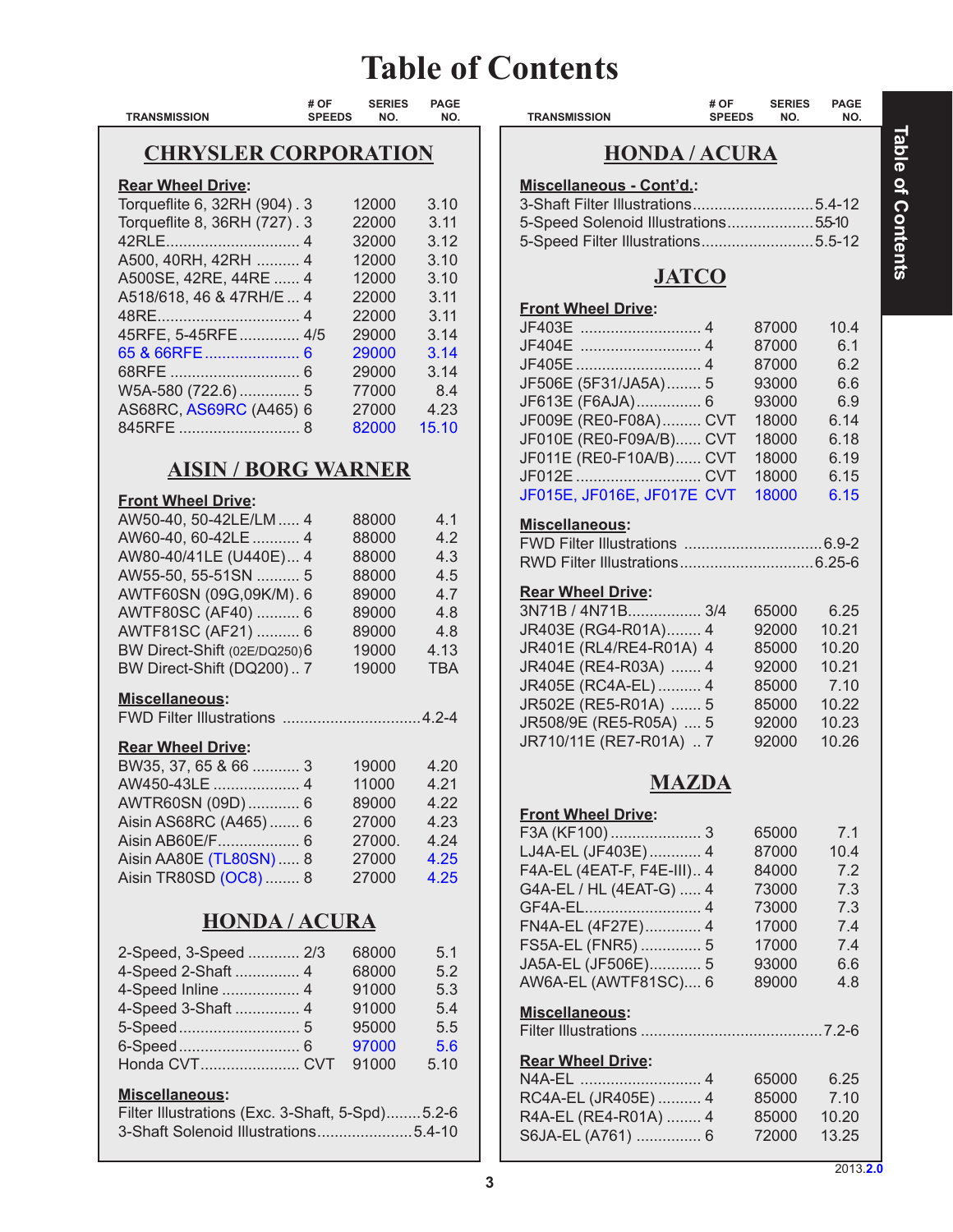| # OF<br><b>TRANSMISSION</b><br><b>SPEEDS</b> | <b>SERIES</b><br>NO. | <b>PAGE</b><br>NO. | <b>TRANSMISSION</b>                                | # OF<br><b>SPEEDS</b>  | <b>SERIES</b><br>NO. | <b>PAGE</b><br>NO. |
|----------------------------------------------|----------------------|--------------------|----------------------------------------------------|------------------------|----------------------|--------------------|
| <b>MERCEDES</b>                              |                      |                    |                                                    | <b>NISSAN/INFINITI</b> |                      |                    |
| <b>Front &amp; Rear Wheel Drive:</b>         |                      |                    | <b>Front Wheel Drive Cont'd:</b>                   |                        |                      |                    |
| 722.0, 722.1 & 722.2  4                      | 77000<br>77000       | 8.1<br>8.2         | RE0-F10A/B (JF011E)  CVT<br>RE0-F21A (JF011E)  CVT |                        | 18000<br>18000       | 6.19<br>6.19       |
|                                              | 77000<br>77000       | 8.3<br>8.4         | JF015E, JF016E, JF017E CVT                         |                        | 18000                | 6.15               |
| 722.7 (FWD) 7                                | 77000                | 8.5                | Miscellaneous:                                     |                        |                      |                    |
| 722.8 (FWD) CVT                              | 77000<br>77000       | 8.6<br>8.7         |                                                    |                        |                      |                    |
| MITSUBISHI/HYUNDAI                           |                      |                    | <b>Rear Wheel Drive:</b>                           |                        |                      |                    |
| <b>Front Wheel Drive:</b>                    |                      |                    | RL4/RE4-R01A (JR401E). 4                           |                        | 85000                | 10.20              |
|                                              |                      |                    | RG4-R01A (JR403E) 4                                |                        | 92000                | 10.21              |
|                                              | 70000                | 9.1                | RE4-R03A (JR404E)  4                               |                        | 92000                | 10.21              |
| F4A33, W4A33 4                               | 70000                | 9.2                | RE5-R01A (JR502E)  5                               |                        | 85000                | 10.22              |
|                                              | 70000                | 9.3                | RE5-R05A (JR508/9E)  5                             |                        | 92000                | 10.23              |
|                                              | 70000                | 9.3                | RE7-R01A (JR710/11E) 7                             |                        | 92000                | 10.26              |
| A4CF1 / 2 & A5CF2  4/5                       | 70000                | 9.4                |                                                    |                        |                      |                    |
| F4A41, F4A42/B  4                            | 94000                | 9.6                | <b>RENAULT AND SUZUKI</b>                          |                        |                      |                    |
| F4A51, F4A5A 4                               | 94000                | 9.6                |                                                    |                        | 11000                | 11.1               |
| F5A51, F5A5A 5                               | 94000                | 9.6                |                                                    |                        | 11000                | 11.2               |
|                                              | 94000                | 9.8                |                                                    |                        | <b>TBA</b>           | <b>TBA</b>         |
|                                              | 94000                | 9.8                |                                                    |                        |                      |                    |
| F/W6AJA (JF613E) 6                           | 93000                | 6.9                |                                                    |                        |                      |                    |
|                                              | 94000                | 9.9                |                                                    | <b>SUBARU</b>          |                      |                    |
|                                              | 94000                | 9.9                | <b>Front Wheel Drive:</b>                          |                        |                      |                    |
|                                              | 94000                | 9.9                |                                                    |                        |                      |                    |
| SPS6, DCT470, W6DGA 6                        | 23000                | 4.30               |                                                    |                        | 65000                | 12.1               |
|                                              | 18000                | 6.15               | 4EAT (Early)  4                                    |                        | 74000                | 12.2               |
| F1CJA (JF011E)  CVT                          | 18000                | $6.19 - 2$         | 4EAT (1999-On)  4                                  |                        | 74000                | 12.3               |
|                                              |                      |                    |                                                    |                        | 74000                | 12.4               |
| <b>Rear Wheel Drive:</b>                     |                      |                    |                                                    |                        | <b>TBA</b>           | <b>TBA</b>         |
|                                              | 94000                | 9.20<br>9.20       |                                                    | <b>TOYOTA/LEXUS</b>    |                      |                    |
| Miscellaneous:                               |                      |                    | <b>Front Wheel Drive:</b>                          |                        |                      |                    |
| KM Filter Application Guide 9.1-5            |                      |                    |                                                    |                        | 67000                | $13.4 - 6$         |
| KM / Mitsu Filter Illustrations 9.1-6        |                      |                    | A130, A131, A132 3                                 |                        | 81000                | 13.1               |
|                                              |                      |                    |                                                    |                        | 81000                | 13.2               |
|                                              |                      |                    | A240 Series 4                                      |                        |                      |                    |
| <b>NISSAN / INFINITI</b>                     |                      |                    |                                                    |                        | 81000                | 13.3               |
|                                              |                      |                    |                                                    |                        | 83000                | 13.4               |
| <b>Front Wheel Drive:</b>                    |                      |                    |                                                    |                        | 14000                | 13.5               |
|                                              | 65000                | 10.1               |                                                    |                        | 15000                | 13.6               |
| RL4/RE4-F02A  4                              | 75000                | 10.2               | U440E (AW80-41LE) 4                                |                        | 88000                | 4.3                |
| RL4/RE4-F03A/B 4                             | 87000                | 10.3               | U150, U151, U250 5                                 |                        | 14000                | 13.8               |
|                                              | 87000                | 10.4               |                                                    |                        | 16000                | 13.10              |
| RE5-F22A (AW55-50SN) 5                       | 88000                | 4.5                |                                                    |                        | 16000                | 13.10              |
|                                              |                      |                    | L110, L115  CVT                                    |                        | <b>TBA</b>           | <b>TBA</b>         |
|                                              | 18000                | 6.14               | P112, P310  CVT                                    |                        | <b>TBA</b>           | <b>TBA</b>         |
| RE0-F08A (JF009E)  CVT                       | 18000                | 6.14               |                                                    |                        | <b>TBA</b>           | <b>TBA</b>         |
| RE0-F09A/B (JF010E) CVT                      | 18000                | 6.18               |                                                    |                        | <b>TBA</b>           | <b>TBA</b>         |